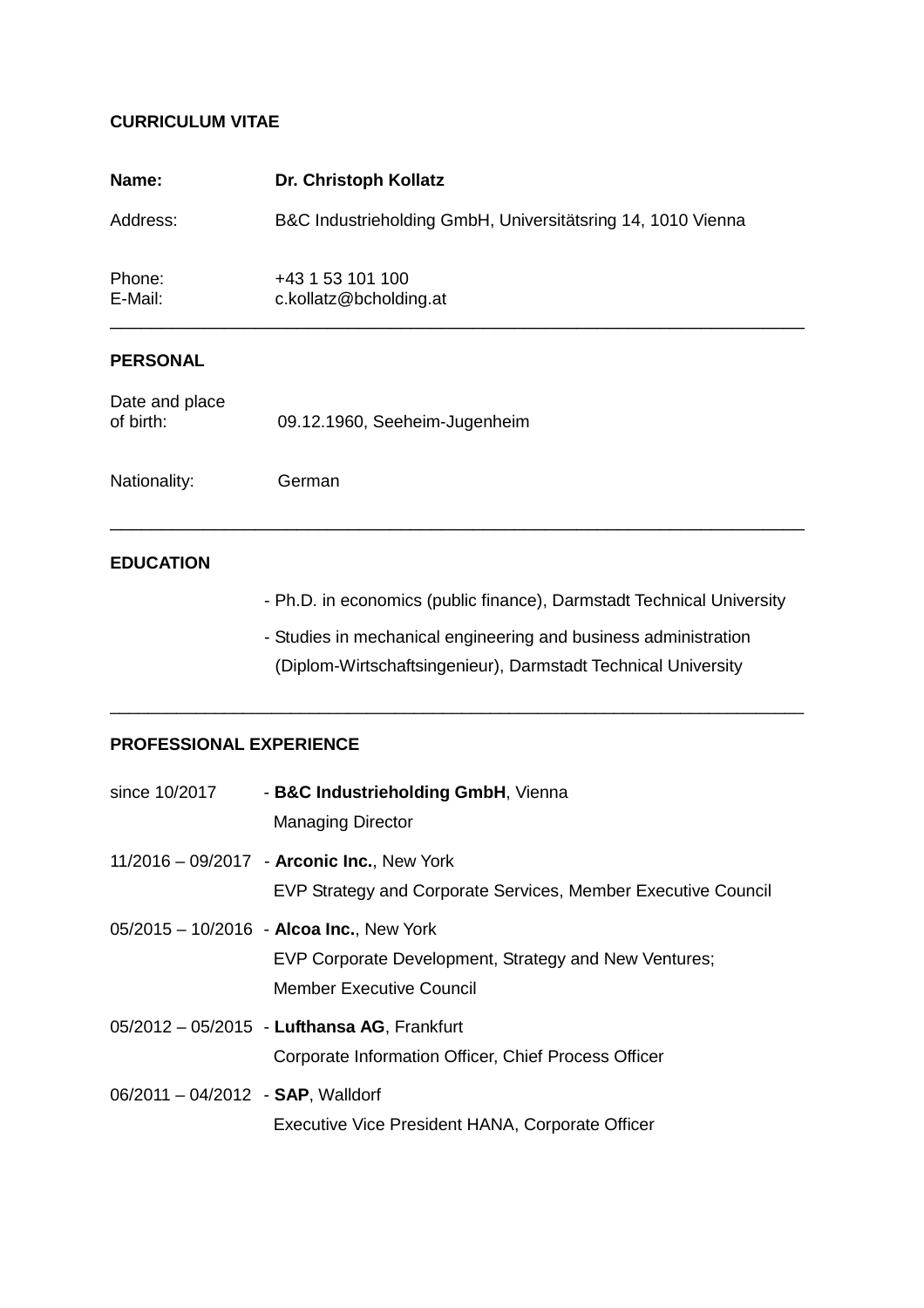| 12/1989 - 03/2011 - Siemens AG, Munich                                               |
|--------------------------------------------------------------------------------------|
| 04/2007 - 12/2009 - Siemens IT Solutions and Services, Munich, Vienna, Mumbai<br>CEO |
| 10/2005 - 03/2007 - Siemens Business Services GmbH & Co OHG, Munich                  |
| Group President and Chairman of the Managing Board                                   |
| 06/2002 - 09/2005 - Siemens AG, Industrial Solutions and Service (I&S), Munich       |
| Head of Intelligent Traffic Systems Business Unit                                    |
| 12/1989 – 05/2002 - various management positions                                     |

\_\_\_\_\_\_\_\_\_\_\_\_\_\_\_\_\_\_\_\_\_\_\_\_\_\_\_\_\_\_\_\_\_\_\_\_\_\_\_\_\_\_\_\_\_\_\_\_\_\_\_\_\_\_\_\_\_\_\_\_\_\_\_\_\_\_\_

# **TEACHING ACTIVITIES**

- since 2010 **Collèges des Ingénieurs**, Paris Assistant Professor
- 09/1987 07/1989 **Hesse State School of Public Administration**, Darmstadt Assistant Professor in Economics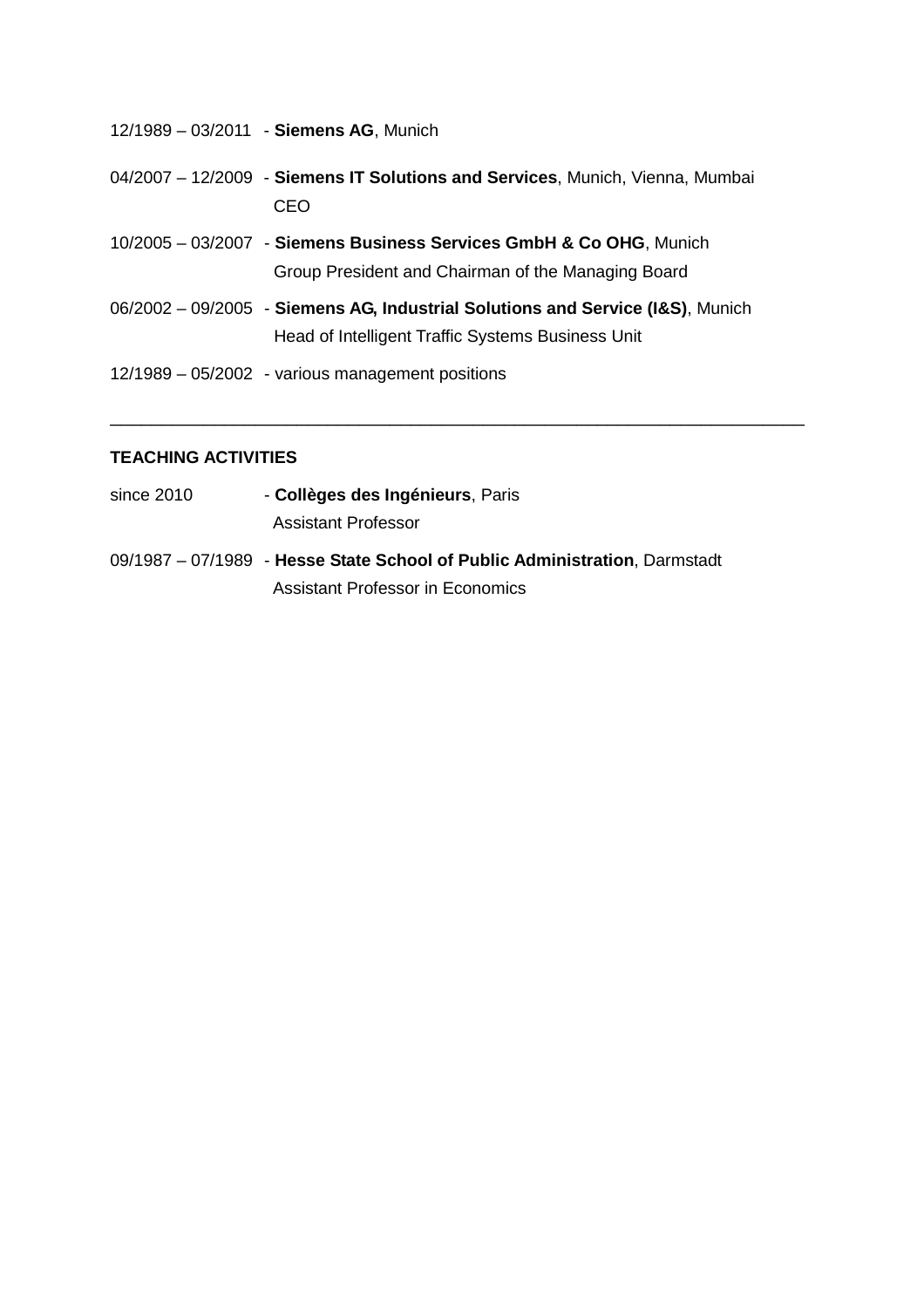Dr. Christoph Kollatz, born 09.12.1960 B&C Industrieholding GmbH Universitätsring 14 1010 Vienna

To the attention of the Shareholders' Meeting of Semperit Aktiengesellschaft Holding

# Declaration pursuant to section 87 sub-section 2 and sub-section 2a Austrian Stock **Corporations Act ("AktG")**

On the occasion of my nomination for the election as member to the Supervisory Board of Semperit Aktiengesellschaft Holding by resolution of the General Meeting to be held on 25 April 2018, I declare pursuant to section 87 sub-section 2 and sub-section 2a Stock Corporations Act as follows:

I am not aware of any circumstances which might give rise to concerns that I may be biased. With regard to point 53 Austrian Code of Corporate Governance and the guidelines for independence adopted by the Supervisory Board of the Company (see Annex I.) I further declare that I do not have any business or personal relations to the Company or its Management Board which constitutes a material conflict of interests.

For the purpose of certification of my professional qualification I refer to my curriculum vitae, which also states my professional and relevant other functions at the time of election.

With regard to section 87 sub-section 2 and sub-section 2a Stock Corporations Act I confirm as follows:

- 1. I am not a member of the Supervisory Board or Administrative Board in ten other corporations (Kapitalgesellschaften) or eight corporations the shares of which are listed on a regulated market (whereby activities as Chairman count twice):<sup>1</sup>
- 2. I am not the legal representative (member of the Management Board, managing director, liquidator) of any subsidiary of Semperit Aktiengesellschaft Holding;
- 3. I am not the legal representative (member of the Management Board, managing director, liquidator) of any other corporation which has a member of the Management Board of Semperit Aktiengesellschaft Holding on its Supervisory or Administrative Board (except for group companies or affiliated companies):
- 4. I am not a member of the Supervisory Board or the Administrative Board in eight other listed companies (whereby activities as Chairman count twice);
- 5. During the last two years, I have not been a member of the Management Board of Semperit Aktiengesellschaft Holding; and

<sup>&</sup>lt;sup>1</sup> Up to ten positions as a member of the supervisory board, in which the member was elected or sent to preserve the interests of the state, a federal state, a union of municipalities, a municipality or of a undertaking being affiliated with the Company or having a commercial participation in the Company (section 189a pt 2 Austrian Commercial Code, "UGB"), do not count towards the maximum number of ten corporations. This document has been made up in German which is the official version.

In case of discrepancies with the English translation, the German version shall prevail.